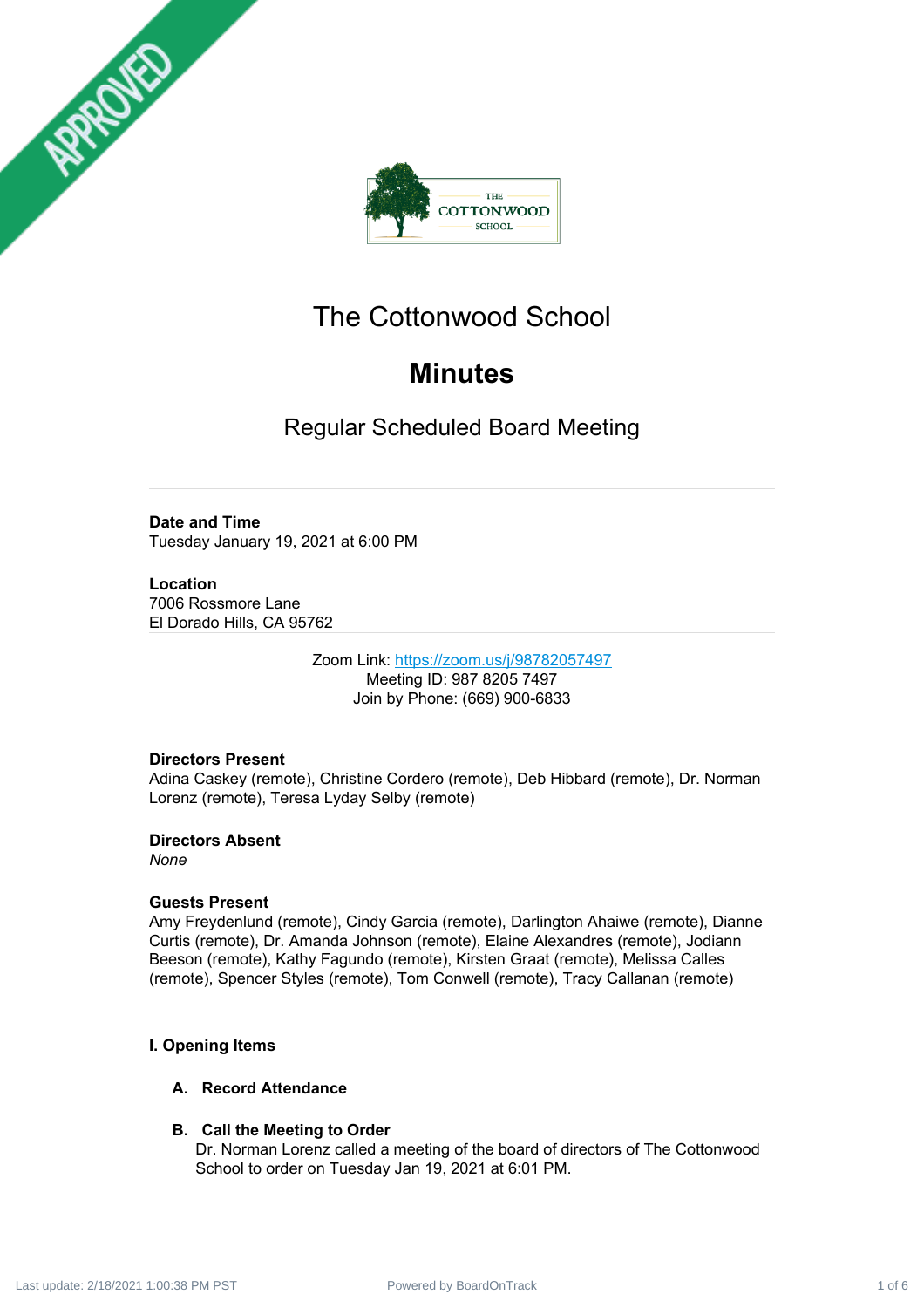# **C. Public Comments**

No public comments

#### **D. Closed Session**

Teresa Lyday Selby made a motion to move to closed session at 6:04pm. Deb Hibbard seconded the motion. The board **VOTED** unanimously to approve the motion. **Roll Call** Deb Hibbard Aye Dr. Norman Lorenz Aye Christine Cordero Aye Adina Caskey Aye Teresa Lyday Selby Aye Dr. Norman Lorenz made a motion to move out of closed session at 7:03pm. Adina Caskey seconded the motion. The board **VOTED** unanimously to approve the motion. **Roll Call** Christine Cordero Aye Teresa Lyday Selby Aye Deb Hibbard Aye Dr. Norman Lorenz Aye Adina Caskey Aye The Culturest Board Board Schedule 2 of 6 The Contenents<br> **C.** Publish Comments<br> **C.** Publish Contenents<br> **C.** Contest Schedule Track and the Tuesday Schedule Track 2 of 6 The Contenents of 8 The Contenents of 8 The Conte

### **E. Announcement of Any Action Taken in Closed Session**

The board announced that they voted to finalize the lease for 3921 Sandstone Drive, El Dorado Hills, CA 95762.

Board members request a brief recess to 7:10pm.

# **II. Open Session - Opening Items**

#### **A. Approval of the Agenda**

Christine Cordero made a motion to approve the agenda. Teresa Lyday Selby seconded the motion. The board **VOTED** unanimously to approve the motion. **Roll Call** Christine Cordero Aye Dr. Norman Lorenz Aye Deb Hibbard Aye Teresa Lyday Selby Aye Adina Caskey Aye

#### **B. Public Comments**

No public comments.

#### **C. Executive Director's Report**

Cindy Garcia presented the Executive Director's report. Highlights included:

- Homestudy students shared why they are grateful for TCS
- Sight-based High School student highlighted for growth of her leadership skills and encouraging others to grow
- Stacey Close reported on Multilingual Learners (ELL)
	- Live, direct instruction, grades 1-12, twice a week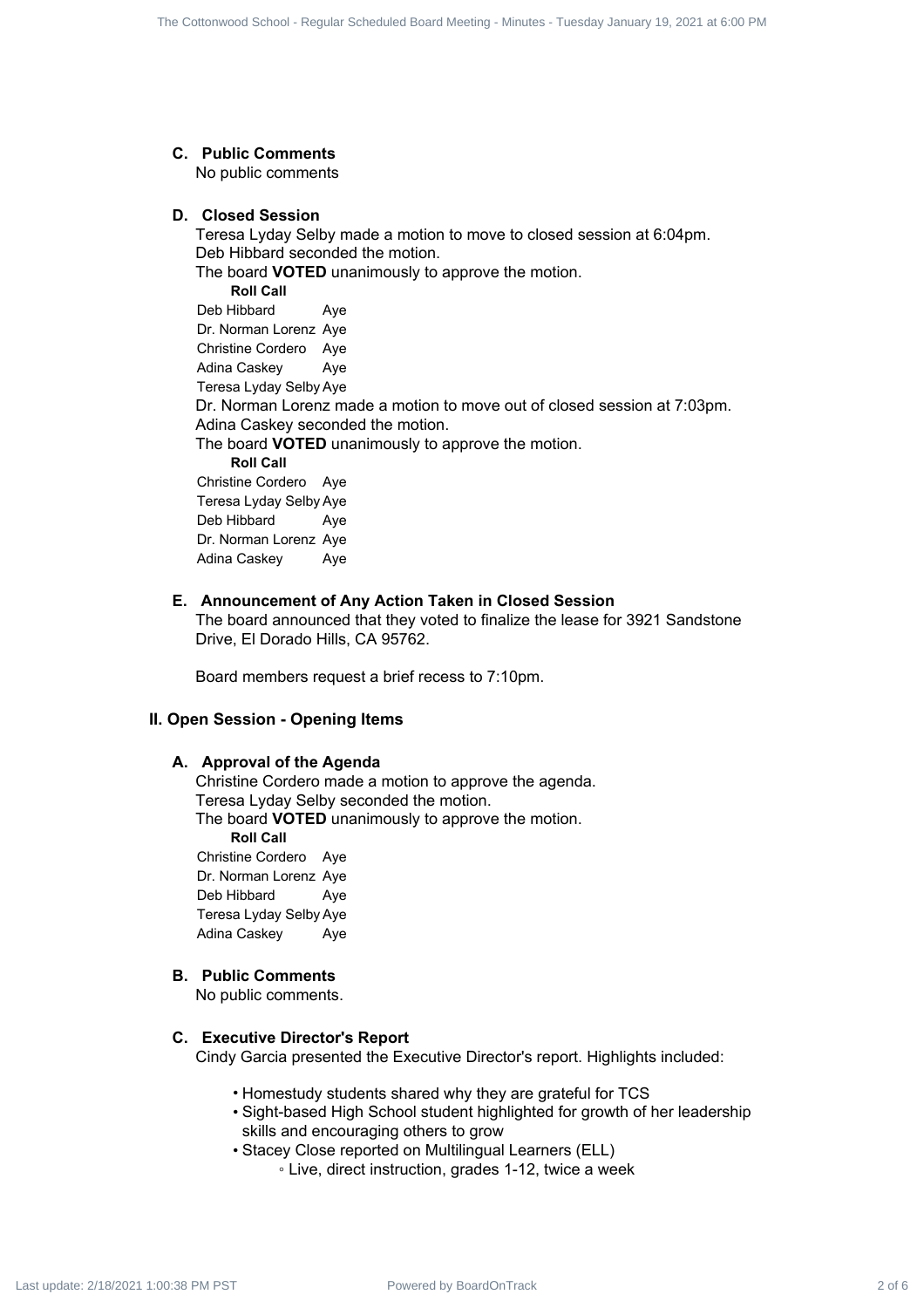- Bridging Classes 4th-12th grade new to school, new to country, bridge gaps for students
- ELPAC practice tests, technology and testing strategies, comfort and familiarity with testers
- 200 multilingual students within the 5 schools.
- Introduction of New Directors:
	- Eric Sweivin Director of Curriculum
	- Amy Freydenlund Director of Instruction and Assessment
	- Dianne Curtis Director of Community
- Due To/From
	- Inspire Charter Schools/ Provenance name change to ThinkSuite
	- ThinkSuite working on outstanding balance due to TCS
	- Watching developments of Granite Mountain lawsuit
- Form 700 due back by 2/15, explanation of timing and reason why new forms were needed
- STAR Assessment window 1/26-2/19
- Free access to Moby Max, offer to K-8
	- Learning loss mitigation
		- Intervention
- Professional Development Keith Hawkins, "GO MAD" (Go Out and Make A Difference)
- COVID 19 vaccines
	- All information re: vaccines comes from the county.
	- Roll out is a work in progress.
	- County is being transparent.
	- CSDC info: be prepared to encounter resistance from stakeholders.
	- We might not see as quick a reopening as we thought.
- COLA 3.84%
- New draft for LCAP, July 1, 2021 with no extension of "hold harmless" which applied during COVID.

#### **D. Approve Minutes**

Deb Hibbard made a motion to approve the minutes from Regular Scheduled Board Meeting on 12-08-20.

Christine Cordero seconded the motion.

The board **VOTED** to approve the motion.

**Roll Call**

Deb Hibbard Aye Christine Cordero Aye Dr. Norman Lorenz Aye Teresa Lyday Selby Aye Adina Caskey Aye

#### **III. Finance**

#### **A. December Financials**

Deb Hibbard made a motion to approve the December Financials. Dr. Norman Lorenz seconded the motion. The board **VOTED** unanimously to approve the motion. **Roll Call** Adina Caskey Aye Christine Cordero Aye Dr. Norman Lorenz Aye Deb Hibbard Aye Teresa Lyday Selby Aye The Counter by Board is choosen 4 of 6 The Cottonwood Scheduled Board Scheduled Board Scheduled Board Scheduled Board Scheduled Board Meeting - Tuesday January 19, 2021 at 6:00 PM Last update: 2/18/2021 at  $\frac{1}{2}$  at 6: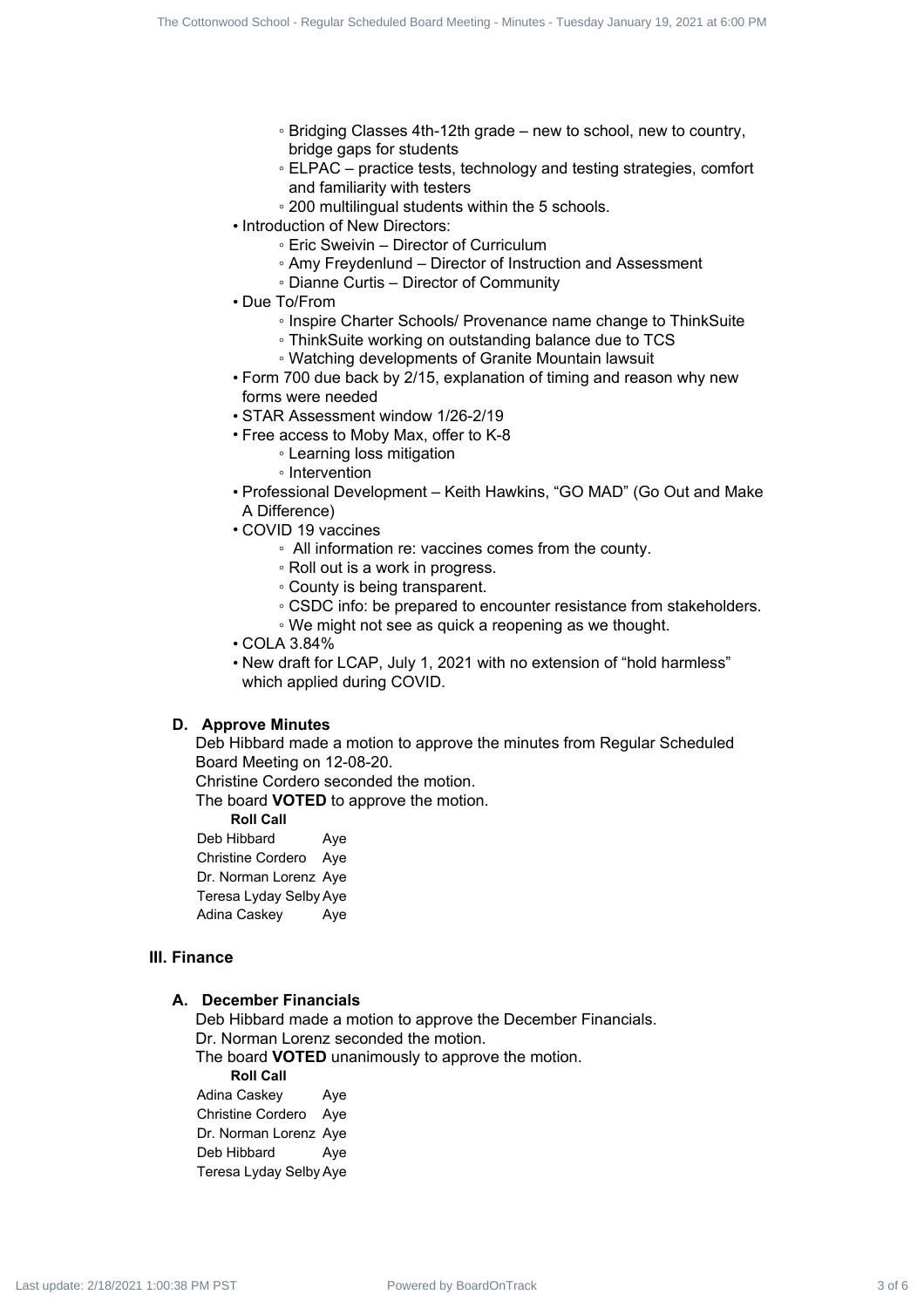#### **B. Student Allotments Review**

Spencer Styles presented the student allotments review.

- Explanation of 40/80 Expense Ration
- School receives 100% of Allotments only if they maintain thresholds
- We must be cautious about "roll over" funds.
	- Allotments can only be accounted for as expense when goods and services are received; cannot be saved for future year.
	- If allotments are not used, the next year they are reduced
	- Do we have the financial flexibility to continue the practice of "roll over" funds?

# **IV. Academic Excellence**

#### **A. Policy on Differential Graduation and Competency Standards and Certificates of Educational Achievement for Students with Disabilities**

Christine Cordero made a motion to approve the Policy on Differential Graduation and Competency Standards and Certificates of Educational Achievement for Students with Disabilities. The Counseles Board Board Board Board Board Board Board Board Board Counsel Service Specification of 4000 September 19, 2021 at 6:00 PM Last update: The Contents of Advised Board Meeting - Tuesday January 19, 2021 at 6:00

Adina Caskey seconded the motion.

The board **VOTED** unanimously to approve the motion.

**Roll Call**

Deb Hibbard Ave Teresa Lyday Selby Aye Adina Caskey Aye Christine Cordero Aye Dr. Norman Lorenz Aye

#### **B. 2021-2022 School Calendar**

Dr. Norman Lorenz made a motion to approve the 2021-2022 School Calendar. Deb Hibbard seconded the motion.

The board **VOTED** unanimously to approve the motion.

**Roll Call**

Teresa Lyday Selby Aye Adina Caskey Aye Dr. Norman Lorenz Aye Deb Hibbard Aye Christine Cordero Aye

#### **V. Operations**

#### **A. Publication of the School Accountability Report Card (SARC) Report**

Ann Buxton presented on the Publication of the School Accountability Report Card (SARC) Report. The board discussed the effects statewide of COVID and distance learning.

Adina Caskey made a motion to approve the publication of the School Accountability Report Card (SARC) Report.

Dr. Norman Lorenz seconded the motion.

The board **VOTED** unanimously to approve the motion.

**Roll Call**

Adina Caskey Aye Teresa Lyday Selby Aye Christine Cordero Aye Dr. Norman Lorenz Aye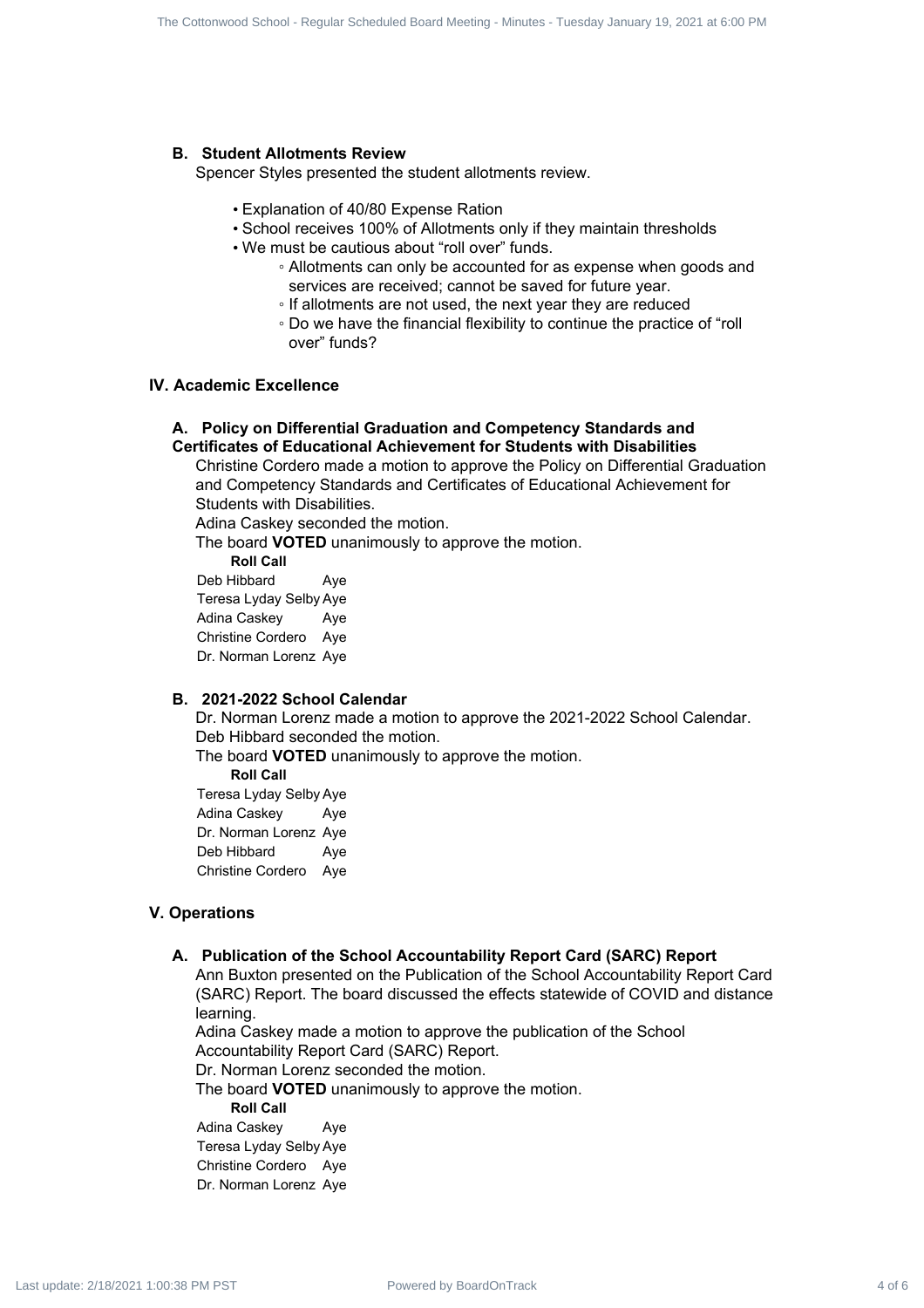**Roll Call**

Deb Hibbard Aye

#### **B. Employee Handbook**

Dr. Norman Lorenz made a motion to approve the Employee Handbook. Adina Caskey seconded the motion.

The board **VOTED** unanimously to approve the motion. **Roll Call** Christine Cordero Aye Teresa Lyday Selby Aye Dr. Norman Lorenz Aye Adina Caskey Aye Deb Hibbard Aye

#### **C. COVID-19 Reporting Process**

Teresa Lyday Selby made a motion to approve the COVID-19 Reporting Process. Christine Cordero seconded the motion.

The board **VOTED** unanimously to approve the motion.

**Roll Call** Deb Hibbard Aye Dr. Norman Lorenz Aye Adina Caskey Ave Christine Cordero Aye Teresa Lyday Selby Aye

#### **VI. Closing Items**

#### **A. Board of Directors Comments & Requests**

Thanks to Board and Admin team for being a cohesive team. No requests were made.

### **B. Announcement of Next Regular Scheduled Board Meeting**

February 16, 2021

- Closed Session: 6:00 p.m.
- Open Session: 7:00 p.m.

#### **C. Adjourn Meeting**

Deb Hibbard made a motion to adjourn the meeting at 8:34pm. Adina Caskey seconded the motion. The board **VOTED** unanimously to approve the motion. **Roll Call** Deb Hibbard Ave Teresa Lyday Selby Aye Adina Caskey Aye Christine Cordero Aye Dr. Norman Lorenz Aye There being no further business to be transacted, and upon motion duly made, seconded and approved, the meeting was adjourned at 8:34 PM. The Counselies from Board is electronwood School - Regular Scheduled Board The Contemporary 19, 2021 at 6:00 PM Last update: The Contemporary 19, 2021 at 6:00 PM Last update: The Contemporary 19, 2021 at 6:00 PM Last upda

Respectfully Submitted, Deb Hibbard

Prepared by: Kathy Fagundo